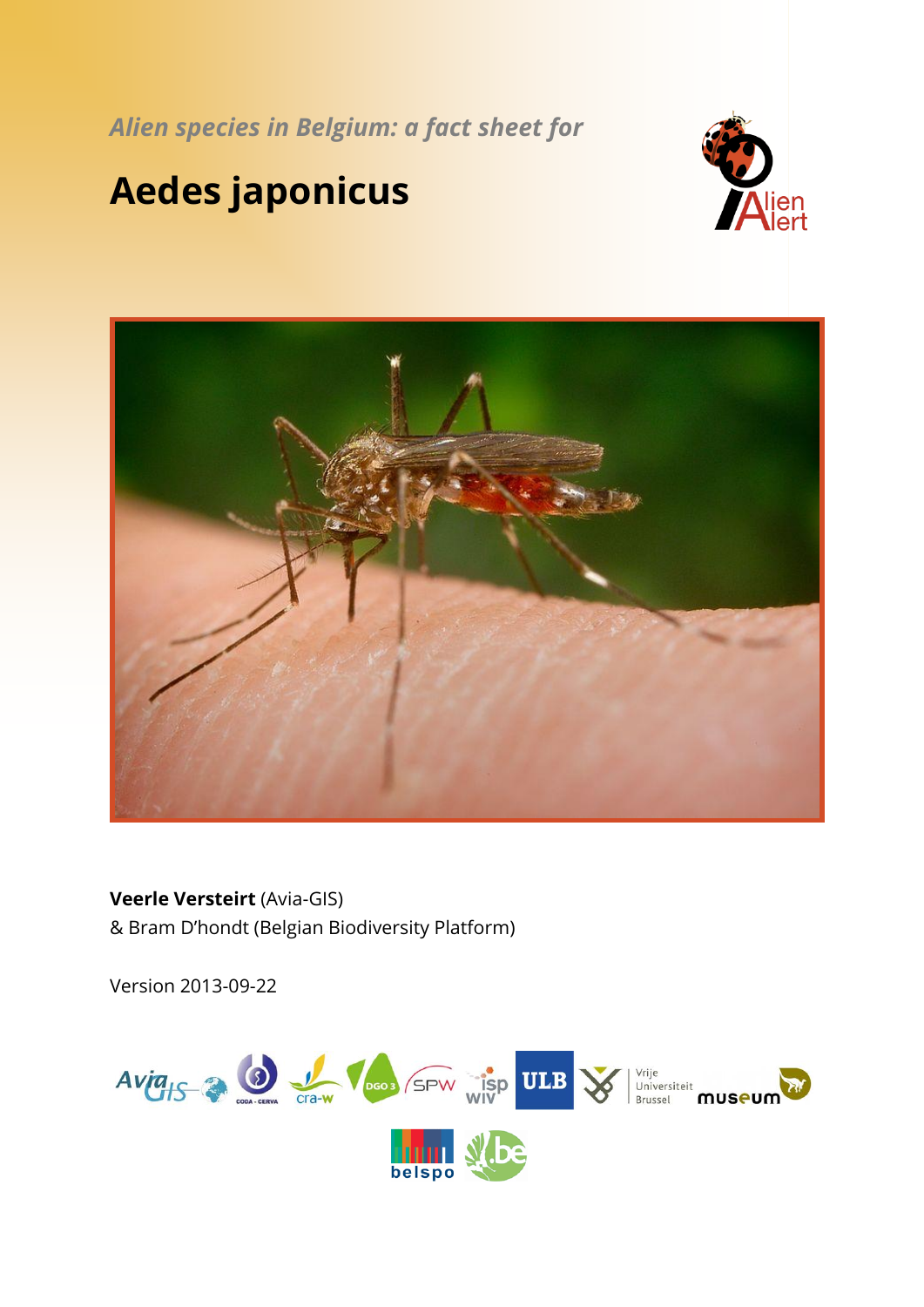

This fact sheet was created as part of the project *Alien Alert*, which aims at developing an integrated quick-screening tool for emerging pests and invasive species in Belgium. This BELSPO-funded project involves eight scientific institutions. Coordination is provided through the Belgian Biodiversity Platform.

he objective of this fact sheet is to support the identification of potentially invasive The objective of this fact sheet is to support the identification of potentially invasive<br>non-native species for Belgium and neighbouring areas. Organisms that qualify for this fact sheet are species that are not present in Belgium but likely to become so in the near future, or that are present but not widely distributed, and are likely to cause environmental and/or socio-economic harm.

The scheme of this risk assessment is based upon the International Standards for Phytosanitary Measures, which are endorsed by the Food and Agriculture Organization of the United Nations (FAO 2004). It consecutively assesses the stages of entry, establishment, spread & ecological and/or economic impacts.

(Reference: FAO (2004) International Standard for Phytosanitary Measures No. 11: *Pest risk analysis for quarantine pests including analysis of environmental risks and living modified organisms.*)

(Cover picture taken from [http://commons.wikimedia.org.](http://commons.wikimedia.org/))

## **Table of contents**

|               | 1.1   |  |  |  |
|---------------|-------|--|--|--|
|               | 1.2   |  |  |  |
|               | 1.3   |  |  |  |
| $\mathcal{P}$ |       |  |  |  |
|               | 2.1   |  |  |  |
|               | 2.1.1 |  |  |  |
|               | 2.1.2 |  |  |  |
|               | 2.1.3 |  |  |  |
|               | 2.1.4 |  |  |  |
|               | 2.1.5 |  |  |  |
|               | 2.2   |  |  |  |
|               | 2.2.1 |  |  |  |
|               | 2.2.2 |  |  |  |
|               | 2.2.3 |  |  |  |
|               | 2.2.4 |  |  |  |
|               | 2.2.5 |  |  |  |
| 3             |       |  |  |  |
| 4             |       |  |  |  |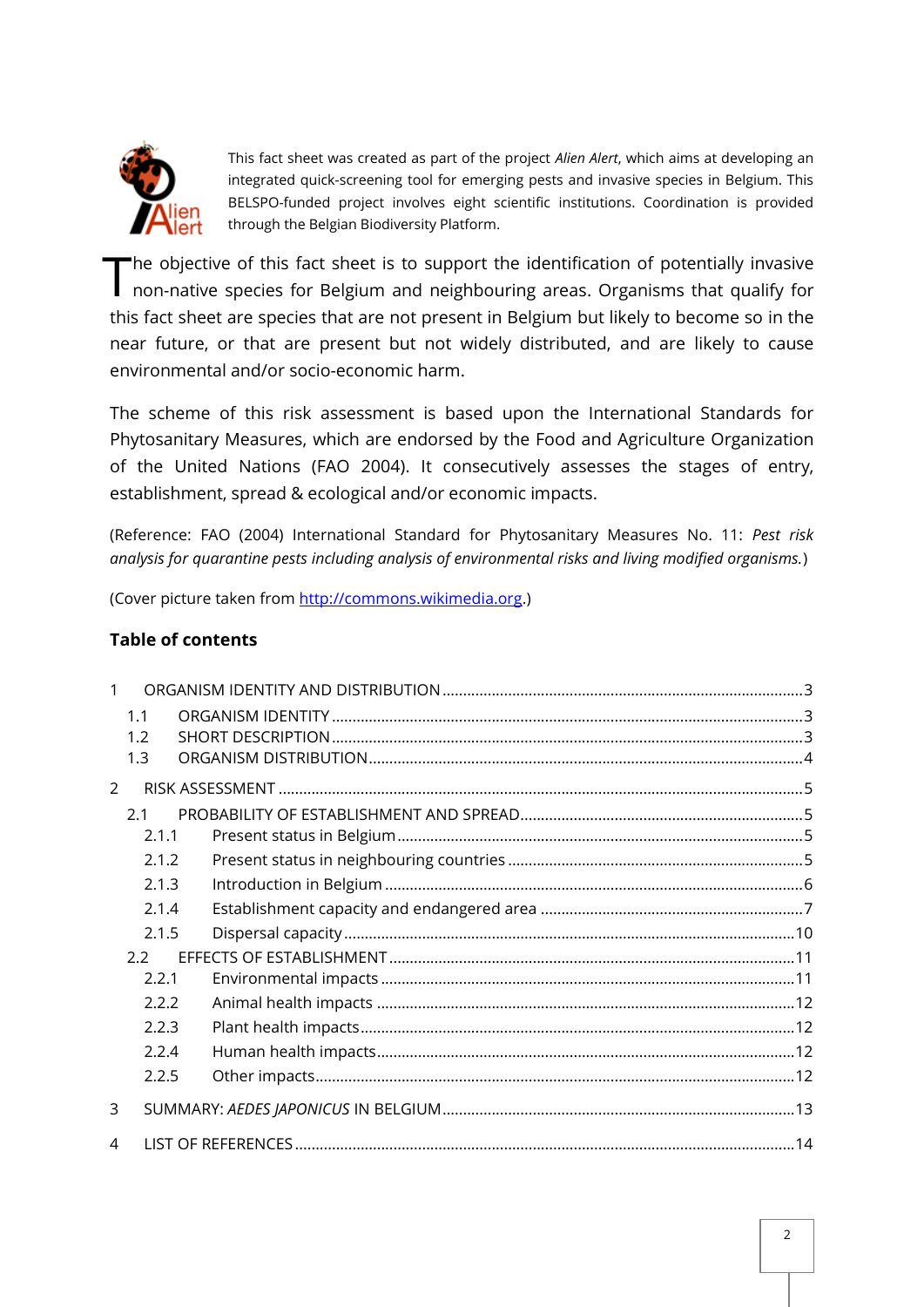## <span id="page-2-0"></span>**1 ORGANISM IDENTITY AND DISTRIBUTION**

#### <span id="page-2-1"></span>**1.1 ORGANISM IDENTITY**

| Scientific name:    | Aedes japonicus japonicus (Theobald 1901)                      |  |  |  |
|---------------------|----------------------------------------------------------------|--|--|--|
| Synonyms:           | <i>japonicus japonicus</i> (see Reinert 2000),<br>Ochlerotatus |  |  |  |
|                     | Hulecoeteomyia japonica japonica (see Reinert et al. 2006)     |  |  |  |
| Common names:       | East Asian bush mosquito, rock pool mosquito (Schaffner et     |  |  |  |
|                     | al. 2009)                                                      |  |  |  |
| Taxonomic position: | Arthropoda > Insecta > Diptera > Culicidae                     |  |  |  |

Note : Reinert (2000) divided the genus *Aedes* Meigen into genera *Aedes* and *Ochlerotatus* (Lynch Arribalizaga) on the basis of **"**consistent primary characters**"** and supplemental features. *Ochlerotatus* was elevated to generic rank and was further divided into two sections based on features of the fourth-instar larvae and pupae. In subsequent publications the genus *Aedes* was further divided and more subgenera were raised to genus level. Although recent molecular studies support the initial elevation of *Ochlerotatus* to generic rank, the controversy surrounding these separations has left non-taxonomists in doubt and currently no consensus has been reached within the scientific community. Most often *Aedes japonicus* or *Ochlerotatus japonicus* are been used.

# <span id="page-2-2"></span>**1.2 SHORT DESCRIPTION**

Adults of *A. japonicus* are relatively large and show a black and white pattern due to the presence of white scale patches on a black background on the legs and other parts of the body. Some indigenous mosquitoes also show such contrasts (more brownish and yellowish) but in that case less obvious. However, *A. japonicus* could be confused with other invasive (*A. aegypti, A. albopictus*) or indigenous species (*A. cretinus*, restricted to Greece and Turkey), and the main diagnostic character is the presence of several lines of yellowish scales on a black background on the scutum (dorsal part of the thorax). The three other described subspecies differ in tibia ornamentation and are restricted to parts of South-eastern Asia (Tanaka et al. 1979).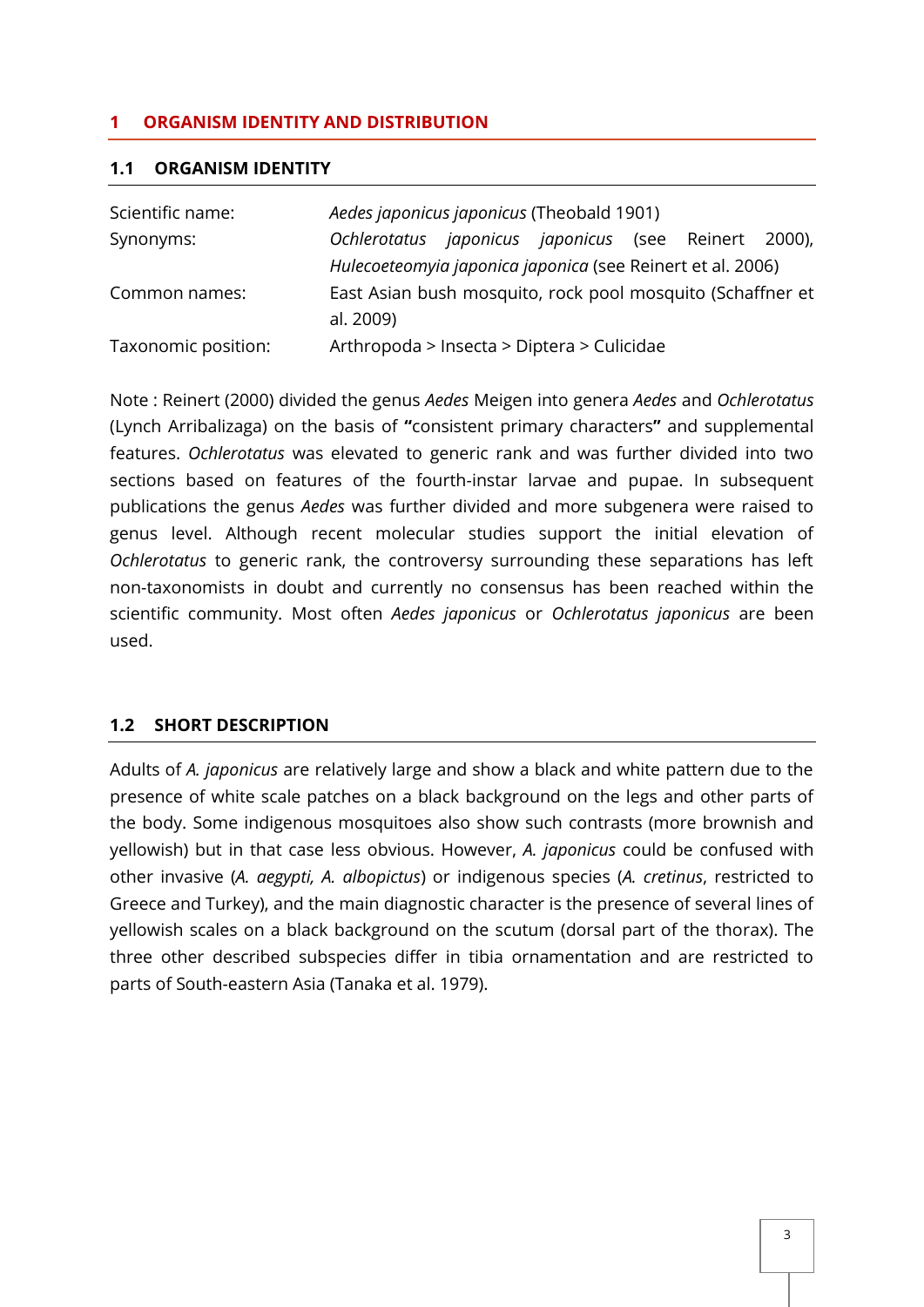## <span id="page-3-0"></span>**1.3 ORGANISM DISTRIBUTION**

#### *A/ Native range*

This species originated from Japan, Korea, Taiwan, and eastern China but has also been detected in Russia (Tanaka et al. 1979).

# *B/ Introduced range*

Three specific surveillance programmes in Europe have been associated with *A. japonicus*. Firstly a survey of used tyres importers in France and Belgium led to the discovery of this species in both countries, and appears a useful method of determining the introduction and presence in the country. Then in Belgium, a 'nationwide' survey (MODIRISK) has completed the knowledge of it distribution and relative abundance. Finally an extensive specific study in Switzerland has mapped the distribution and spread throughout and around the colonised region.

## **Belgium**

The species was introduced and locally established in Belgium (Natoye, Namur); see below. No clear evidence of spread was observed.

## **Rest of Europe**

The species is established and spreading in Switzerland, Germany, Austria and Slovenia (Medlock et al. 2012); see below. It was intercepted in France.

# **Other continents**

*Aedes japonicus* is established in the United States since the 1990s (Andreadis & Wolfe 2010) after which it rapidly spread throughout eastern and northern America and southern Canada (Molaei et al. 2009). It was reported in New York state, New Jersey and Connecticut in 1998; Connecticut, Ohio and Pennsylvania in 1999; Maryland, Massachusetts and Virginia in 2000; and Quebec, Canada in 2000 (Schaffner et al. 2003). It has since spread to 30 states including Hawaii, Iowa, Wisconsin and Minnesota to name a few (Dunphy et al. 2009; Versteirt et al. *2*009).

The species was intercepted at several occasions in ports of New Zealand (1993, 1998, 1999) through the importation of used tyres from Japan (Laird et al. 1994, Versteirt et al. 2009).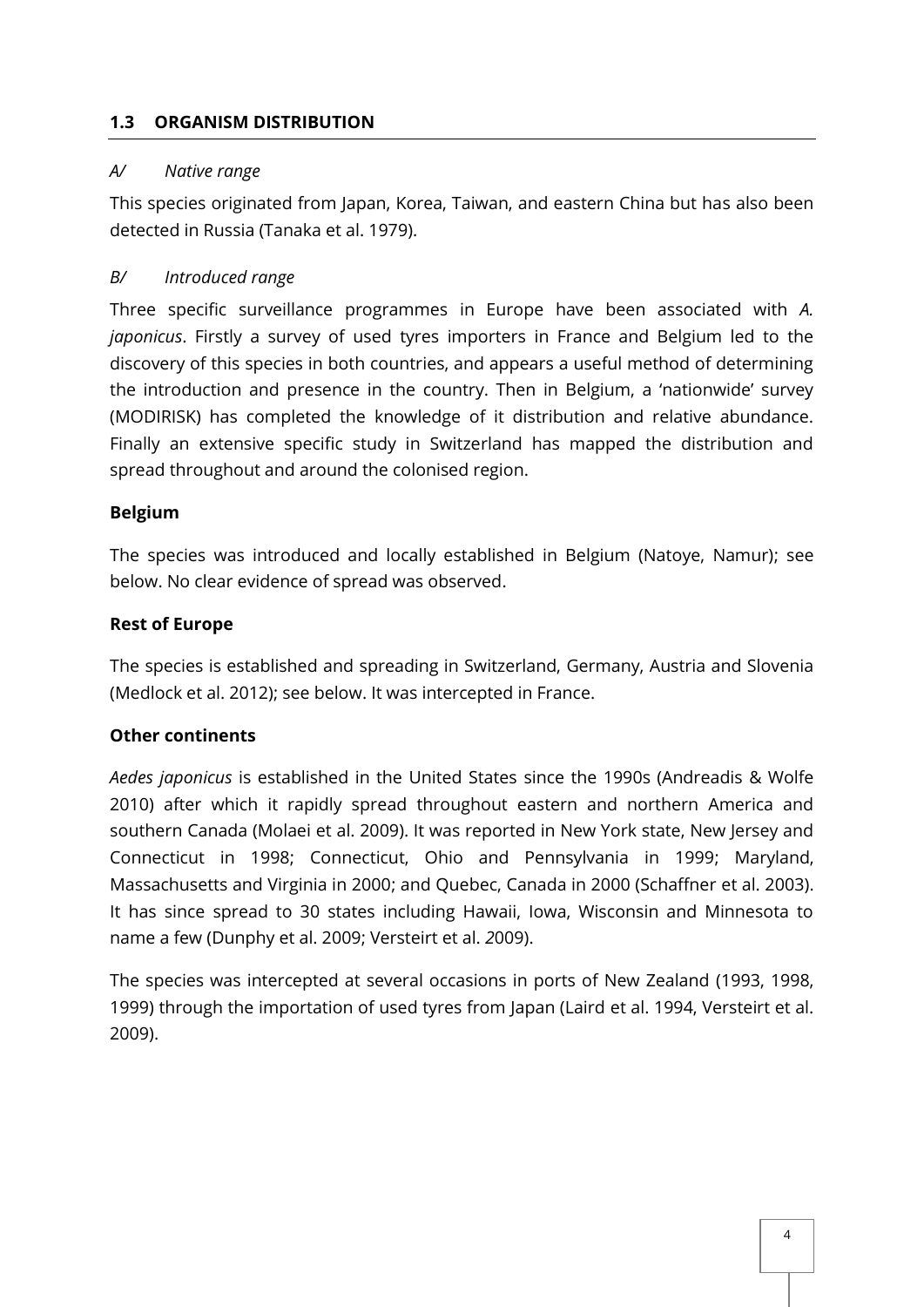#### <span id="page-4-0"></span>**2 RISK ASSESSMENT**

#### <span id="page-4-1"></span>**2.1 PROBABILITY OF ESTABLISHMENT AND SPREAD**

#### <span id="page-4-2"></span>**2.1.1 Present status in Belgium**

Prior to the elimination campaign of the species in spring 2012, *A. japonicus* was wellestablished and had a viable population on a local scale (Natoye, Province de Namur) where it was first detected in 2002 (Versteirt et al. 2009). There are currently no indications that the species, which has been present for at least ten years in Belgium, has spread far from the surroundings of the import site. However, a follow-up study after the first treatment (2012) has revealed a positive site about 1 km from the initial pest site indicating the need for continued surveillance.

#### <span id="page-4-3"></span>**2.1.2 Present status in neighbouring countries**

Populations are now widely established in northern Switzerland and southern Germany, (Schaffner et al. 2009, Becker et al. 2011). The range of *Aedes japonicus* in Switzerland has expanded in all directions. It can also be found widespread in southwest Germany, where large areas in the state of Baden-Württemberg are now infested (e.g., around the Stuttgart area; Becker et al. 2011, Huber et al. 2011, Schneider 2011). Recently it has been found established in a wide area of southeastern Austria and neighboring Slovenia, from Graz to Maribor (B. Seidel, pers. comm.).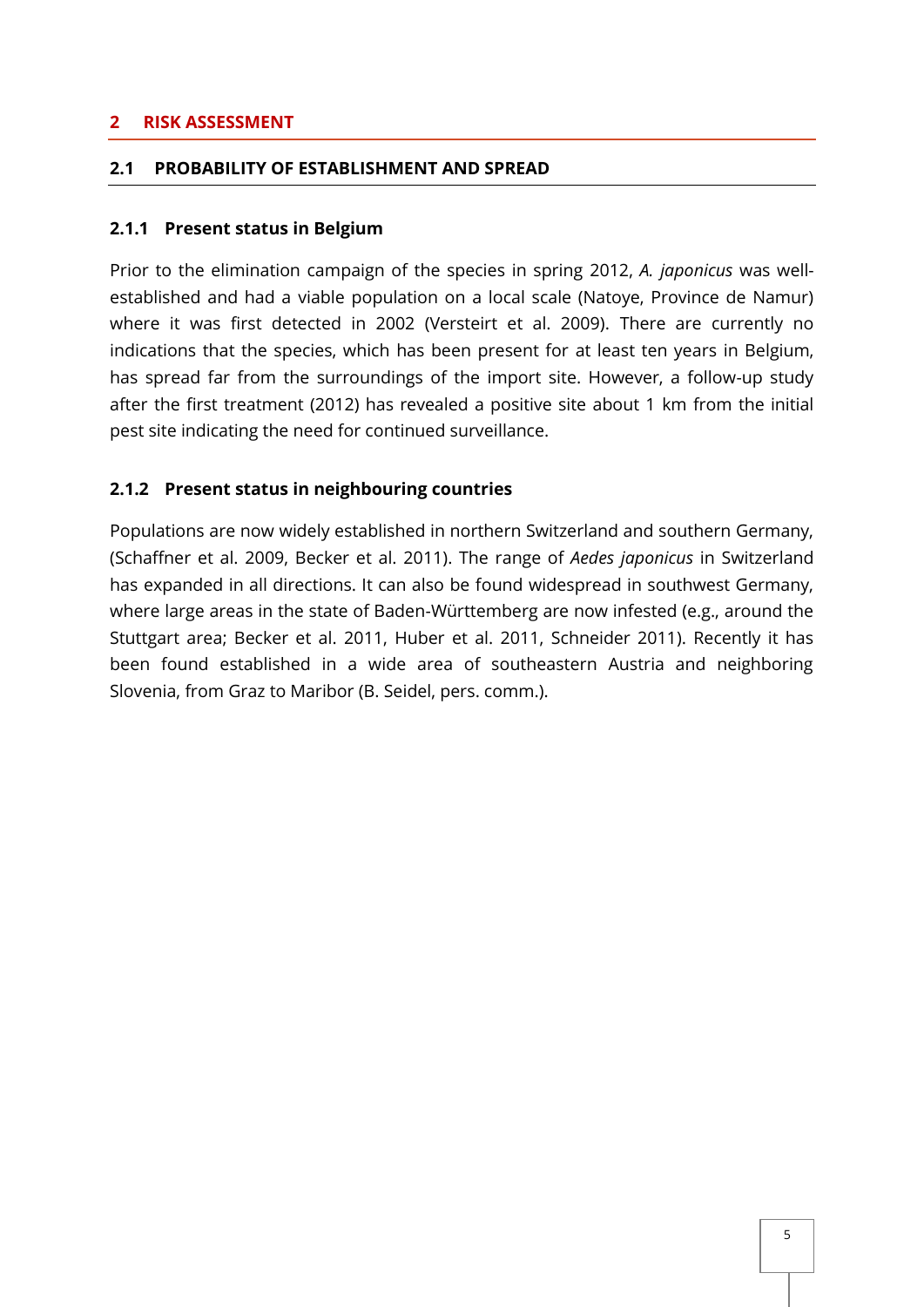

Figure - The current distribution of the established populations of *Aedes japonicus* in Europe (source: VBORNET).

#### <span id="page-5-0"></span>**2.1.3 Introduction in Belgium**

The primary dispersal mode of *A. japonicus* by human activity has been through transport of desiccation-resistant eggs in cargo that previously contained stagnant water. The most important type of cargo is used tyres that have been stored outdoors (Knudsen 1995). Businesses processing or trading used tyres should be given high priority for monitoring of exotic fauna and flora. Due to high humidity and cool air temperature, the refrigerated transoceanic containers offer ideal conditions suitable for the transport of living insects (Reiter & Darsie 1984). In the USA and France, the used tyre trade was the main importation pathway. However, both in Switzerland and Germany the sites of initial importation are not clear, as no evidence of importation of used tyres has been reported within the colonized area (Schaffner et al. 2009, Becker et al. 2011). For Germany, one hypothesis is that this species was introduced via used tyres or by airfreight through Zürich. However, since the species is most abundant in flower vases in cemeteries, used tyres may not be the only pathway of introduction. Another possibility is that *A. japonicus* was, introduced together with ornamental plants (e.g. the box tree *Buxus* spp.) in transoceanic containers originating from Asia (Becker et al. 2011).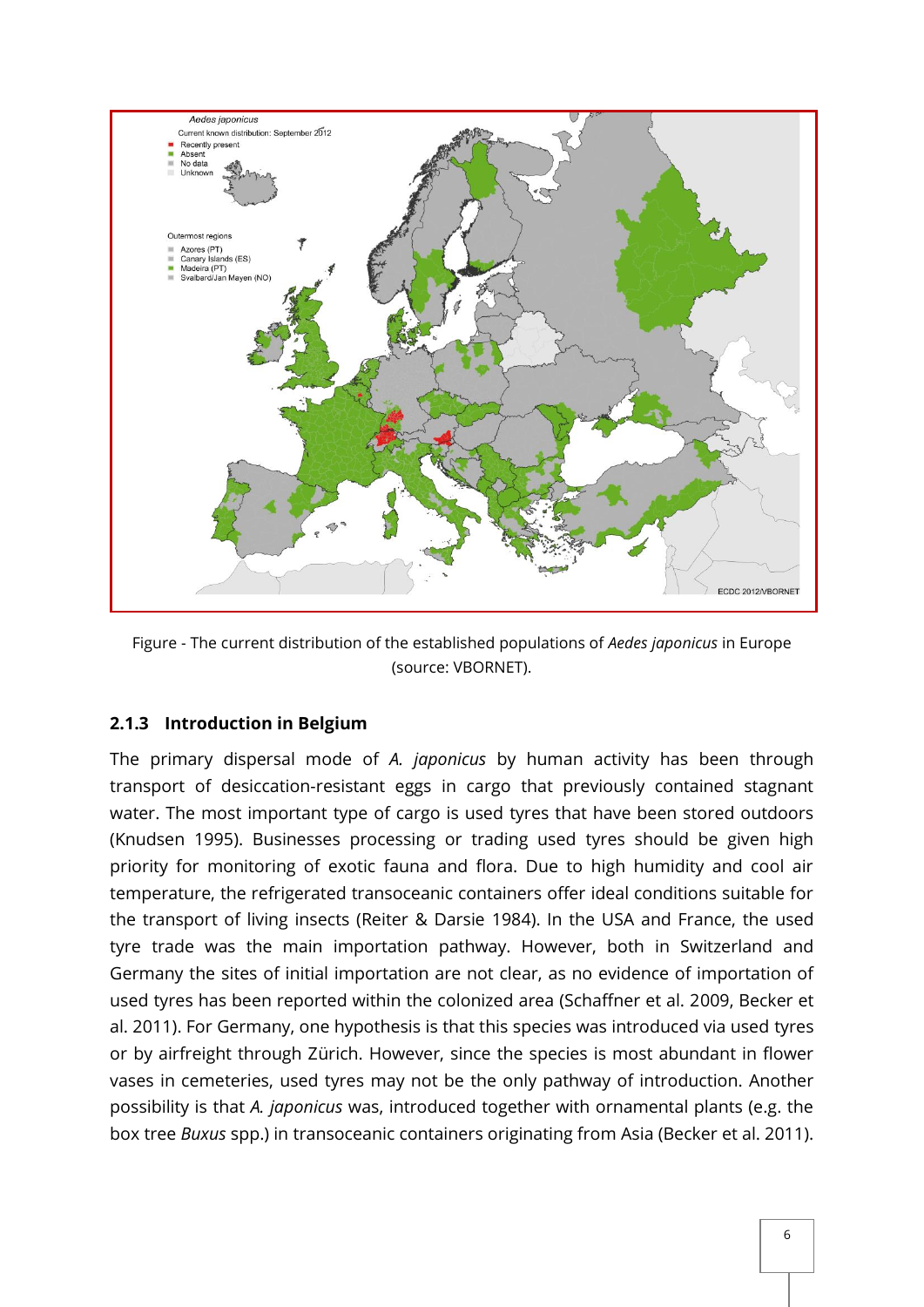An introduction route that is similar to that of *A. albopictus* to the Netherlands (Lucky Bamboo trade). However there is still no clear evidence to support this theory.

Indeed, the most likely route of importation into Belgium seems the international used tyre trade. First, the primary infested site belongs to a company importing used tyres from various countries including countries colonized by the species (Japan, United States). Secondly, the site is isolated from motorways and airports and thirdly the species has so far not been observed in other surrounding sites. In general, the international movement of tyres is known to be the primary pathway of introduction of container breeding species (Sardelis and Turell 2001, Schaffner et al. 2003).

# <span id="page-6-0"></span>**2.1.4 Establishment capacity and endangered area**

# *A/ Life-cycle and reproduction*

## **Life history**

*Aedes japonicus* can produce freeze- and desiccation-resistant eggs (Andreadis & Wolfe 2010) that can remain dormant over winter and hatch once environmental conditions become favourable. This allows for the species to be transported in infested containers (Medlock et al. *2*005). During studies in Belgium in 2008, larval sampling during early spring confirmed that this species can overwinter as diapausing eggs in Northern Europe (Versteirt et al. *2*009). In parts of Asia, *A. japonicus* overwinters as eggs in north eastern Japan but as larvae in south western Japan (Schaffner et al. *2*003). However, no larvae were found during winter sampling in Belgium (Versteirt et al. *2*009).

# **Seasonal abundance**

In North America, larvae and biting adults have been collected between May-November in Connecticut (Andreadis et al. *2*001) and May-October in New York State (Falco et al. *2*002). This is confirmed by data from Belgium (Damien et al 2009); adults and/or larvae were found from May till October and overwintering larvae were detected in January. In Switzerland, eggs were found until October during field studies in 2008 (Schaffner et al. *2*009) and data from North American studies suggests *A. japonicus* remains active through early Autumn in northern temperate zones (Dunphy et al. *2*009).

# **Voltinism**

Reported to be multivoltine (multiple generations per season) in Connecticut and southern Japan (Andreadis et al. *2*001).

#### *B/ Climatic requirements*

There is limited information on environmental thresholds constraining their distribution. Although this species is said to be increasing in abundance in some areas of the US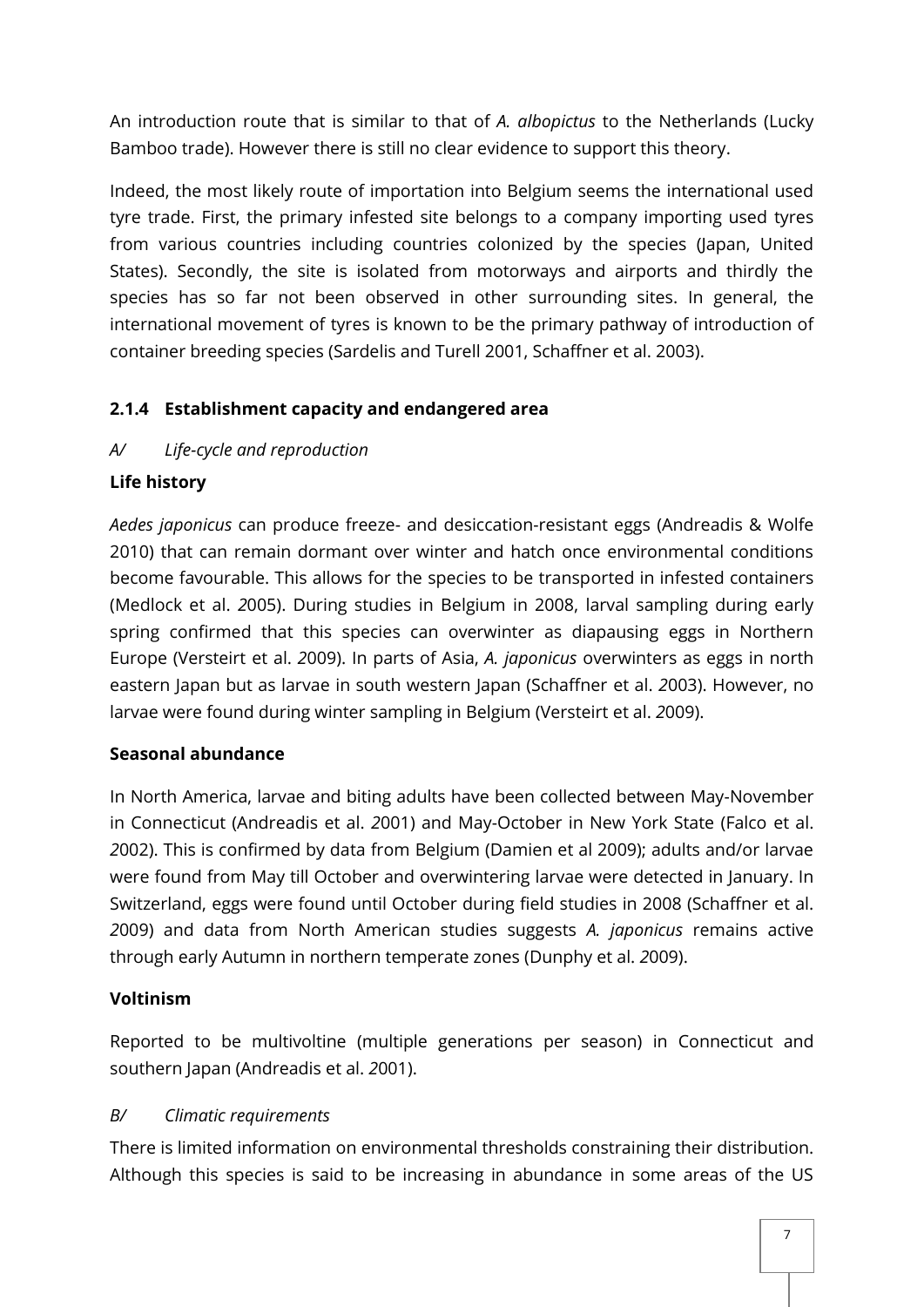compared to native species, it was found that habitats with water temperature over 30 <sup>o</sup>C did not yield any *A. japonicus* (Andreadis & Wolfe 2010). This could be a limiting factor for future spread outside of, and in southern, Europe.

# *C/ Habitat preferences*

*Aedes japonicus* can develop in a large range of both natural and artificial aquatic container habitats including rock pools, tyres, bird baths, milk cartons, buckets, tree holes (Andreadis et al. *2*001). In North America their preference is for rock pools (Versteirt et al. *2*009; Juliano & Lounibos 2005) and sampling conducted across a wide area in northern Switzerland showed a preference for plastic vases in cemeteries, but fountains, rain water casks and catch basins were also colonised (Schaffner et al. 2009). Adults are often found in forested areas (Andreadis et al. 2001).

# *D/ Feeding habits*

Adults are active during the daytime and crepuscular hours (Turell et al. *2*005) and will readily bite humans outside and occasionally inside houses (Schaffner et al. *2*003). This species preferentially feeds on mammalian hosts (Turell et al. *2*005). Studies in New York showed *A. japonicus* fed solely on humans and mammals (Apperson et al. *2*004). Analysis of blood meals from specimens collected in Connecticut showed human, deer and eastern chipmunks as hosts (Molaei et al. *2*008). Analyses of blood meals from specimens collected in New Jersey also showed a preference for mammalian blood feeding; 52% were found to have fed on White-tailed deer and 36% were found to have fed on humans. No samples were found positive for avian or reptilian blood (Molaei et al. *2*009), however there is evidence of bird biting under laboratory conditions (Sardelis et al. *2*003).

# *E/ Control agents*

NA

# *F/ Establishment capacity in Belgium*

Generally, It is assumed that most exotic species need a lag period to adapt to the new environment in which they remain at low density. The genetic fingerprint and diversity of the species probably plays an important role in this adaptation process. Studies on the genetic structure of *A. j. japonicus* in the USA (Fonseca et al. 2010) and Belgium (Ayrinhac et al. 2009) reveal that in both countries probably multiple introductions occurred, although in the latter case this still needs further research. Genetic groups therefore appear to be recombining, increasing the species diversity and thus enhancing the invasive capacity of the species and therefore the speed of dispersion (Medlock et al. 2011).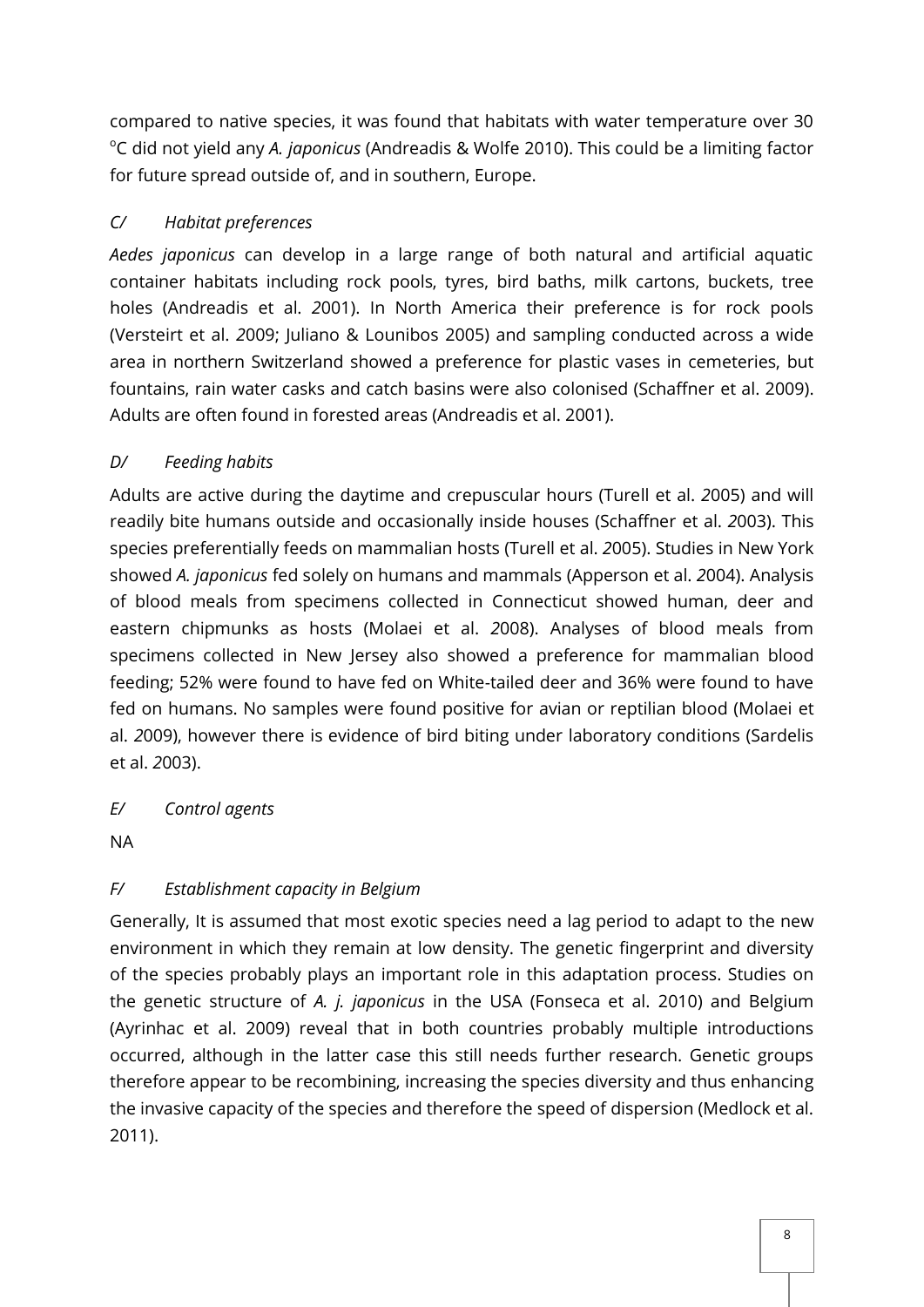Future establishment is thus not unlikely as the species has strong adaptation capacities and is not limited due to suitable climatic conditions and the availability of suited habitats. The success of the invasion of *A. japonicus*, particularly in the US, has been due to a number of factors including its ability to withstand long distance dispersal and winter temperatures in temperate regions, and its high tolerance to organic concentrations in a number of natural and artificial containers (Versteirt et al. *2*009). Its less specialised requirement for aquatic habitats, compared to *A. albopictus*, could facilitate its spread further (Schaffner et al. 2003).

# *G/ Endangered areas in Belgium*

Given the recent import events in Europe of several exotic mosquito species and their subsequent spread (Medlock et al. 2012) it is likely that new introductions to Belgium will occur. Moreover, the vulnerability of a country or region for bioinvasions appears generally to be correlated to the extent of international trade it conducts (economic variable) and to its national wealth and human population density (demographic variable) (Pysek et al. 2010). In the last decade, dramatic increase in traffic has been observed between eastern Asia and Europe and North America (Tatem 2009) leading to a gradual augmentation of the number of notifications of new exotic species in Europe.

Areas at risk are those linked to an economic activity that can facilitate the importation of a species such as the second hand tyre trade and trade of certain plant species (Lucky Bamboo, *Buxus*….). Therefore areas with, or near, zones hosting such trade activities are more prone to introductions of exotic mosquito species.

The establishment capacity for the different Belgian geographic districts is deemed as follows:



| <b>Districts</b> | <b>Establishment</b><br>conditions |
|------------------|------------------------------------|
| Maritime         | Suboptimal                         |
| Flandrian        | Suboptimal                         |
| <b>Brabant</b>   | Optimal                            |
| Kempen           | Optimal                            |
| Meuse            | Optimal                            |
| Ardenne          | Optimal                            |
| Lorraine         | Optimal                            |
|                  |                                    |

Map taken from Diederich & Ries, lichenology.info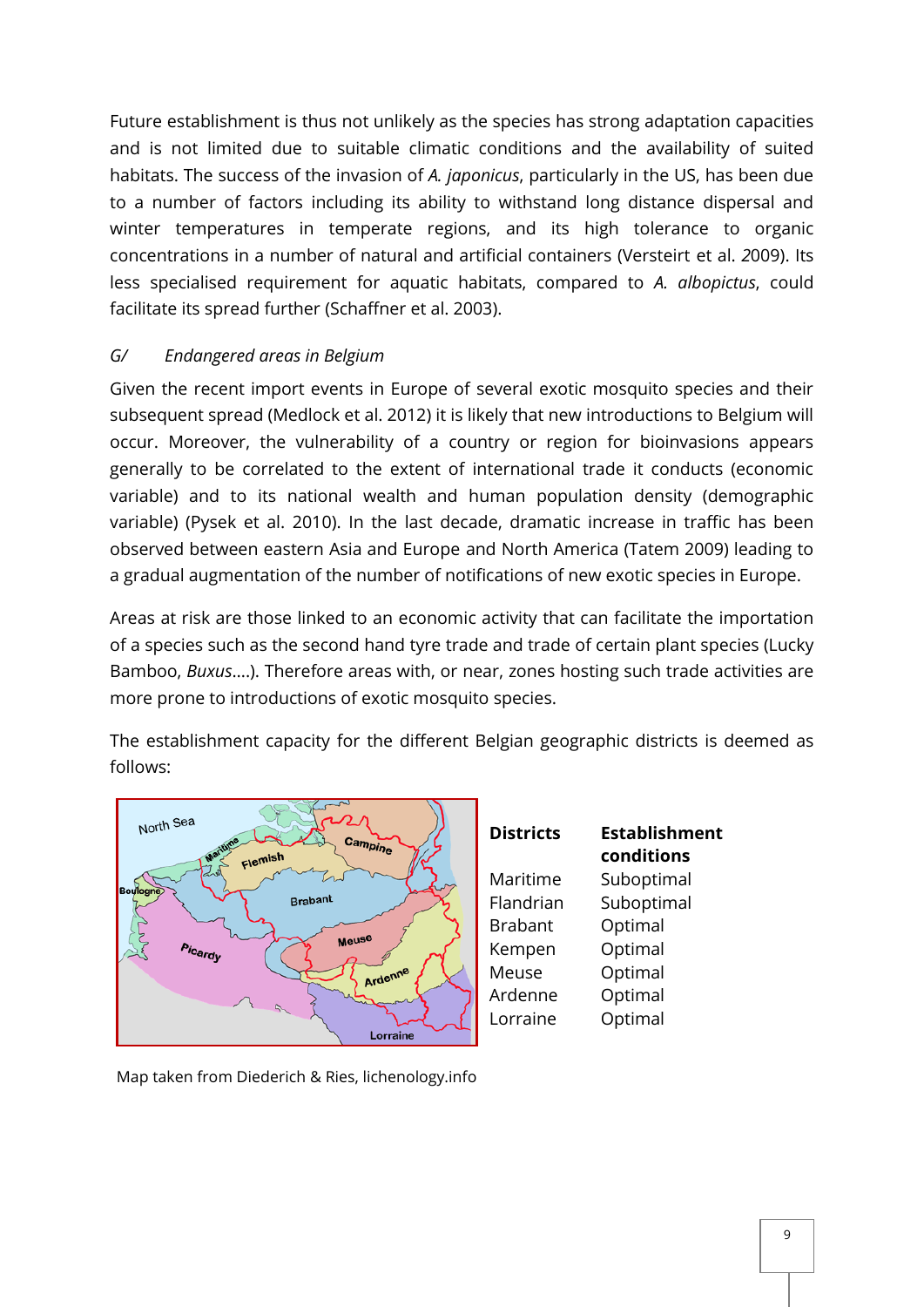# <span id="page-9-0"></span>**2.1.5 Dispersal capacity**

# *A/ Natural spread*

Dispersal of adults is dependent on habitat availability, but it is usually within 300m from the emergence site (Tanaka et al. 1979). The maximum flight range is less than 1.6km (Morberly et al. 2005). However, rapid spread can occur from one larval breeding site to the next. In Southwest Germany it has already colonized an area of at least 2200 $\rm km^2$  and of 1400 $\rm km^2$  in northern Switzerland (Becker et al. 2011).

Possible barriers are large, open areas with a limited presence of natural and/or artificial breeding sites. Highly cultivated arable regions will be less suited to be colonized.

# *B/ Human assistance*

The initial introduction of the species is always linked to anthropogenic activities. Moreover, one of the main factors facilitating the spread of *A. japonicus* in the USA was presumably the interstate trade and transit (Fonseca et al. 2001) as was already observed for *A. albopictus*. For the latter species, a similar pattern is observed in Europe, where females hitchhike with cars and trucks and are first detected in new regions around rest areas and parking lots along highways (Pluskota et al. 2008).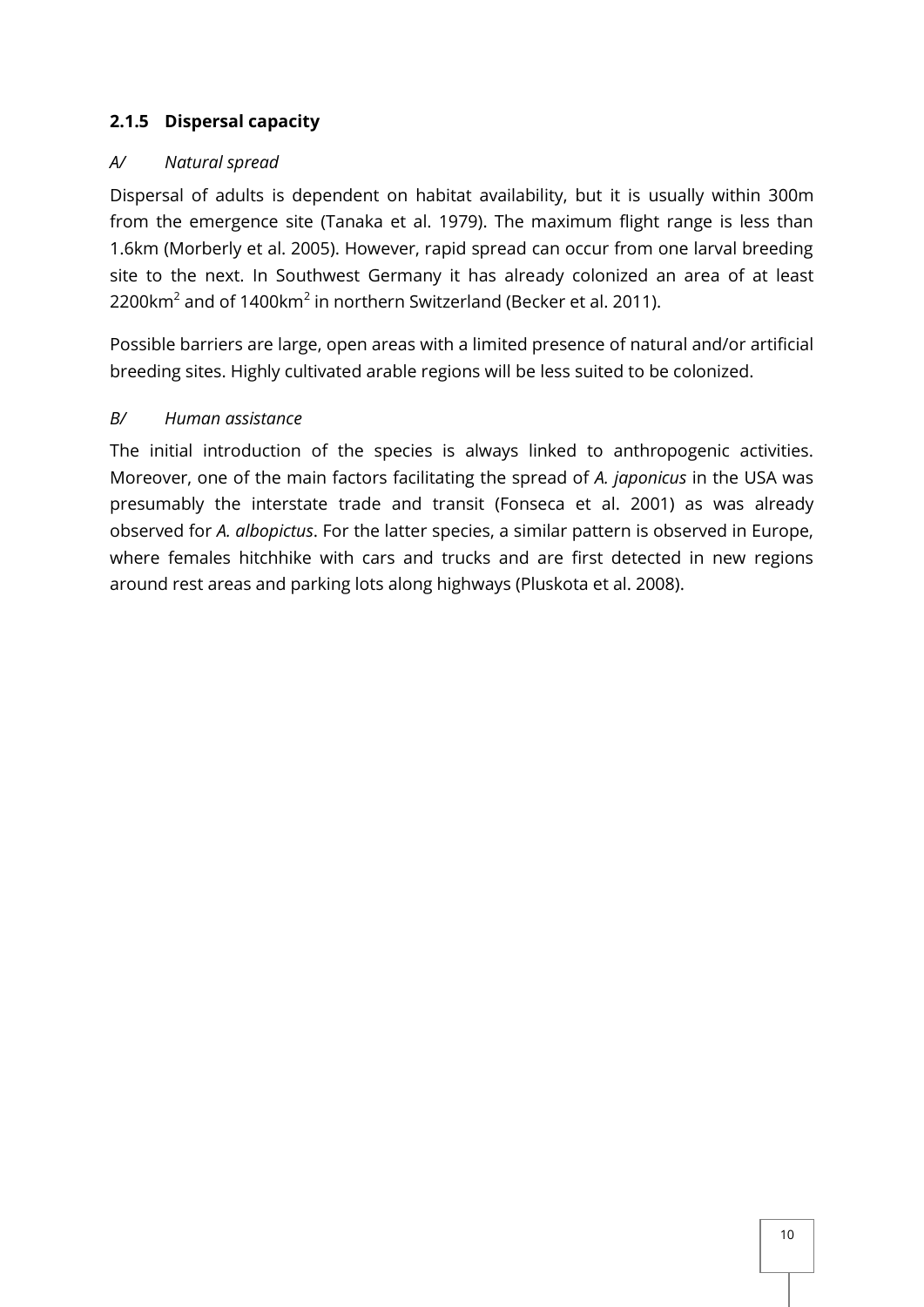#### <span id="page-10-0"></span>**2.2 EFFECTS OF ESTABLISHMENT**

# <span id="page-10-1"></span>**2.2.1 Environmental impacts**

# *A/ Competition* [Likely]

It is hypothesized that successful establishment by exotic species occurs due to the competitive advantage of the invasive species over the native species particularly when subject to interspecific conditions. Due to the diversity of oviposition sites used by *A. japonicus*, it can be found alone or co-occurring with other mosquito species (Andreadis et al. 2001, Bevins 2007). The establishment and spread of *A. japonicus* in North America have coincided with a reduction of other container-inhabiting mosquitoes in used tyre and rockhole habitats (Andreadis & Wolfe 2010). In Belgium, a development shift was observed of *C. pipiens* when co-occurring in the same larval site (Damiens et al. 2009). However laboratory experiments did not clearly validate the observed field observations (Damiens et al. 2009) which was also the case in the USA (Hardstone & Andreadis 2012).

# *B/ Predation/herbivory* [Likely]

Predation is directly linked to competition: *A. japonicus* larvae predate on other mosquito larvae. Both inter- as intraspecific predation occurs.

# *C/ Genetic effects and hybridization* [Medium]

Previous morphological and molecular studies indicate the close relationship between members of the *A. japonicus* complex and another exotic invasive species, *A. koreicus* (Tanaka et al. 1979, Widdel et al. 2005, Cameron et al. 2010), even contesting the current commonly accepted construct for this complex. Tanaka et al. (1979) described overlapping ranges of all differentiating morphological characteristics found in adults of the two species. Recent molecular work with microsatellites as indicators of evolutionary distance between species, confirmed this strong relationship between the species as already seen using only sequence data (Widdel et al. 2005, Cameron et al. 2010).

# *D/ Pathogen pollution* [Likely]

In Japan and Korea (its normal native range) *A. japonicus* is not considered an important disease vector (Schaffner et al. 2003). There is a concern however that this species may become a pest problem or be involved in the transmission of North American arboviruses such as West Nile virus (WNV; Sardelis & Turell 2001). In laboratory conditions, this mosquito has been shown to be a competent vector of Eastern encephalitis virus, La Crosse virus, St. Louis encephalitis virus, Chikungunya, Dengue and a highly competent vector for West Nile virus (WNV; Sardelis et al. 2001, 2002a, 2002b and 2003, Schaffner et al. 2011). *Aedes japonicus* colonises urbanised environments (Schaffner et al. 2009) and females are active during the day (Turell et al. 2005),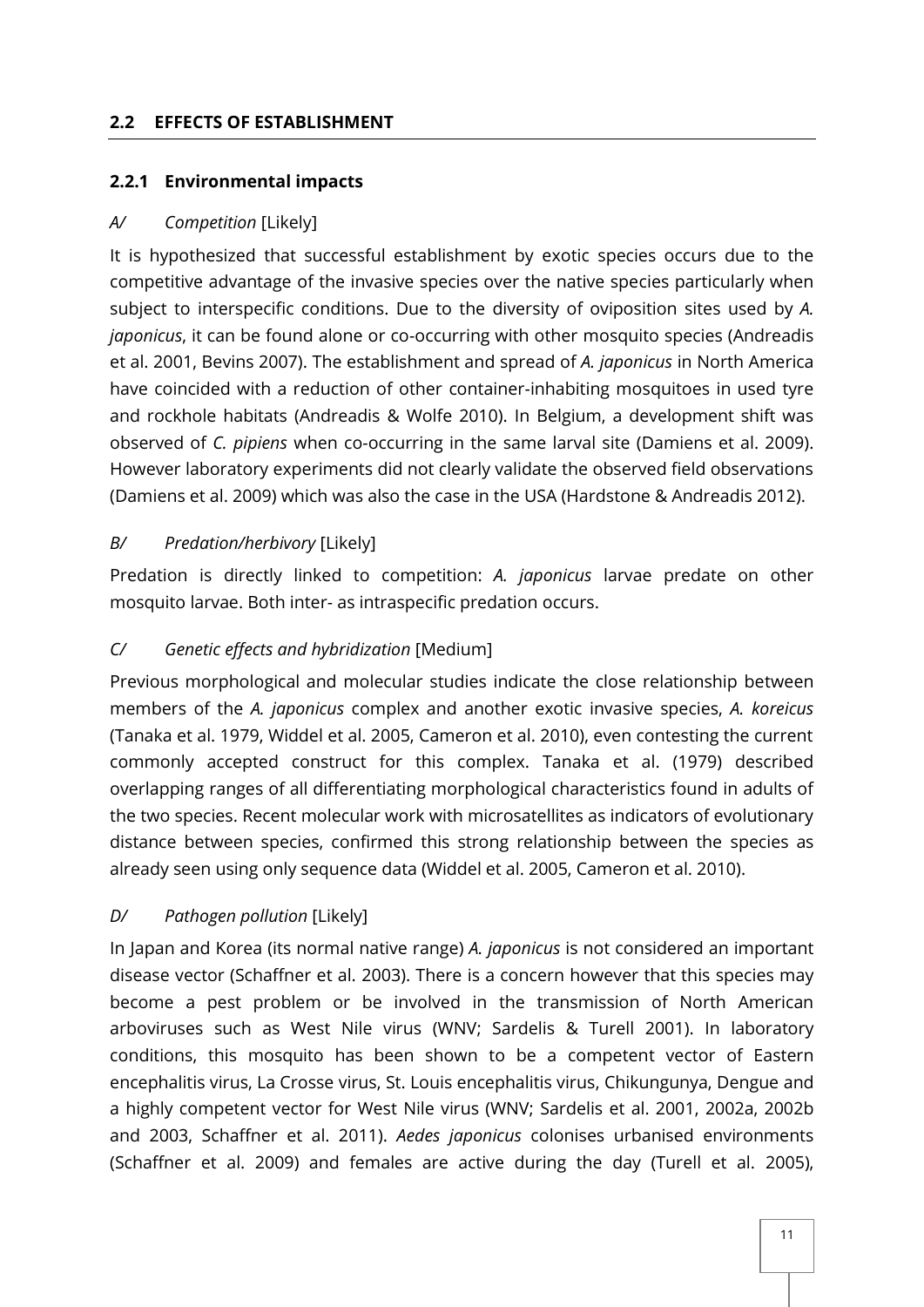increasing the potential contact this species could have with humans, which in turn may result in disease transmission.

# *E/ Effects on ecosystem functions* [Low]

The effect on ecosystem functions is considered to be quite low.

# <span id="page-11-0"></span>**2.2.2 Animal health impacts**

Although few studies have been done to assess the veterinary health importance of *A. japonicus*, this species is suspected of being a vector of Japanese encephalitis (JE) virus to swine in northern Japan. Under experimental conditions it has been shown to transmit JE virus to mice and also to transmit the virus to its progeny through the eggs (Takashima & Rosen 1989).

# <span id="page-11-1"></span>**2.2.3 Plant health impacts**

Not applicable.

# <span id="page-11-2"></span>**2.2.4 Human health impacts**

Females are known to feed on mammals, including humans, in the field (Apperson et al. 2004) and on avian hosts under laboratory conditions (Sardelis et al. 2003) and could therefore act as a zoonotic bridge vector species. In laboratory conditions, this mosquito has been shown to be a competent vector of Eastern encephalitis virus, La Crosse virus, St. Louis encephalitis virus, and a highly competent vector for West Nile virus (Sardelis et al. 2001, 2002a, 2002b, 2003). However, its role as a disease vector species in natural conditions in the United States, where the species has been established for almost a decade, remains unclear.

# <span id="page-11-3"></span>**2.2.5 Other impacts**

# *A/ Economic impacts*

Economic impacts can be inflicted by *A. japonicus* to human activities such as tourism due to its severe biting nuisance. Moreover, as the species can transmit several virus diseases to humans and/or animals, the burden to human and/or animal healthcare can be high.

# *B/ Social impacts*

The species can transmit several arboviral diseases that has an effect on human and/or animal health.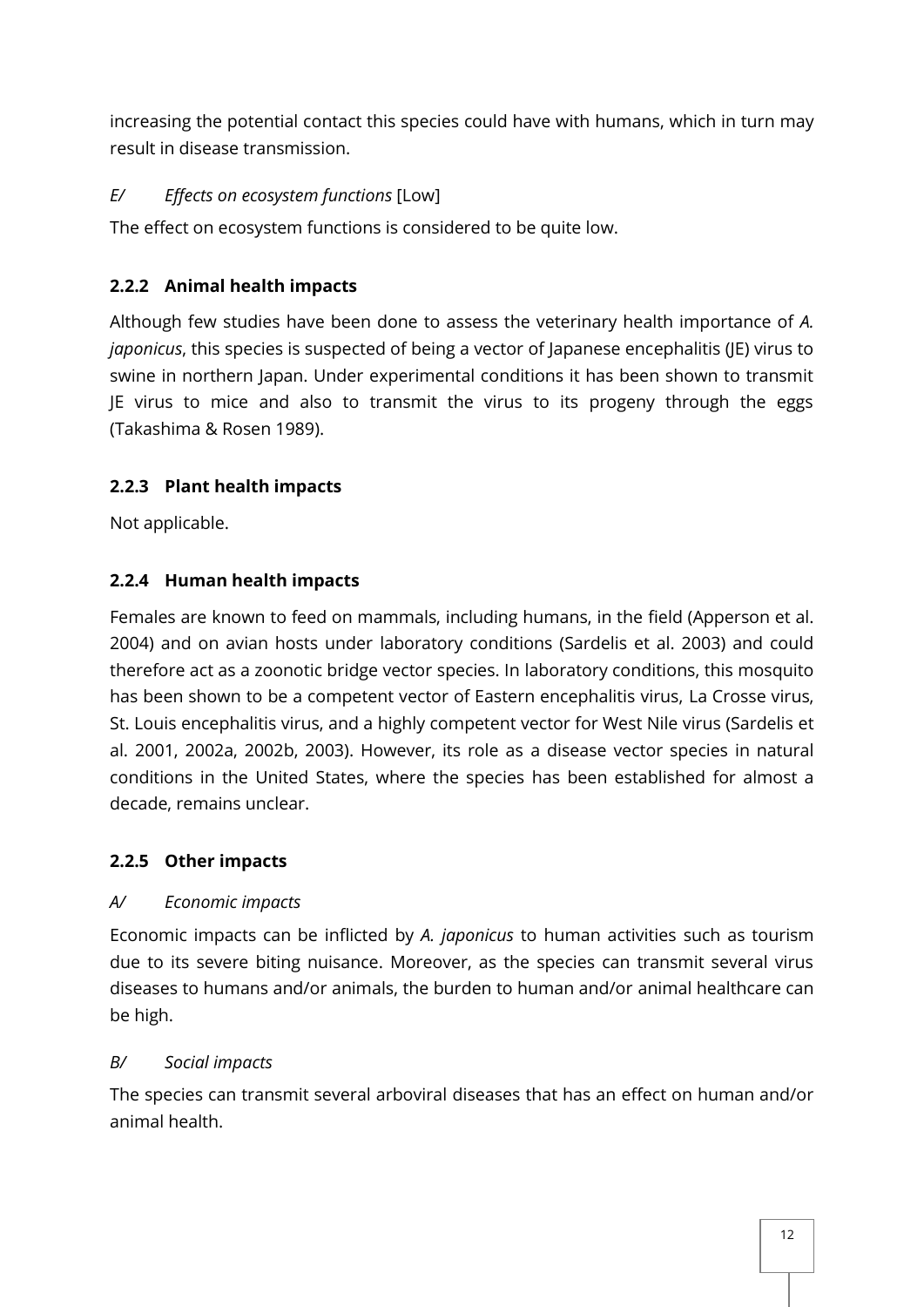#### <span id="page-12-0"></span>**3 SUMMARY:** *AEDES JAPONICUS* **IN BELGIUM**

**ENTRY** - Seen the importance and magnitude of second hand tyre trade, recurrent import of the species into Belgium cannot be ruled out. Moreover, seen the rapid spread of the species in central Europe the species could eventually arrive in Belgium, through transport (cars, trucks, boats, …) from nearby colonized regions (Southwest Germany,…).

**ESTABLISHMENT -** As there are no environmental restrictions for the establishment of the species in Belgium, it is likely that the species could establish a self-sustaining population in areas with sufficient larval breeding sites, when no surveillance or control measurements are put into operation.

**SPREAD -** *Aedes japonicus* has a limited capacity to spread naturally but is easily dispersed from the initial import site through human activities. The species is rapidly spreading in central Europe

**IMPACTS -** Environmental impacts of this species is considered to be reasonably low; outcompetition of species occupying the same larval habitat could occur but is not clearly proven. The impact on human and/or animal health is however considerably high which could lead to an increased outbreak risk of several viral diseases.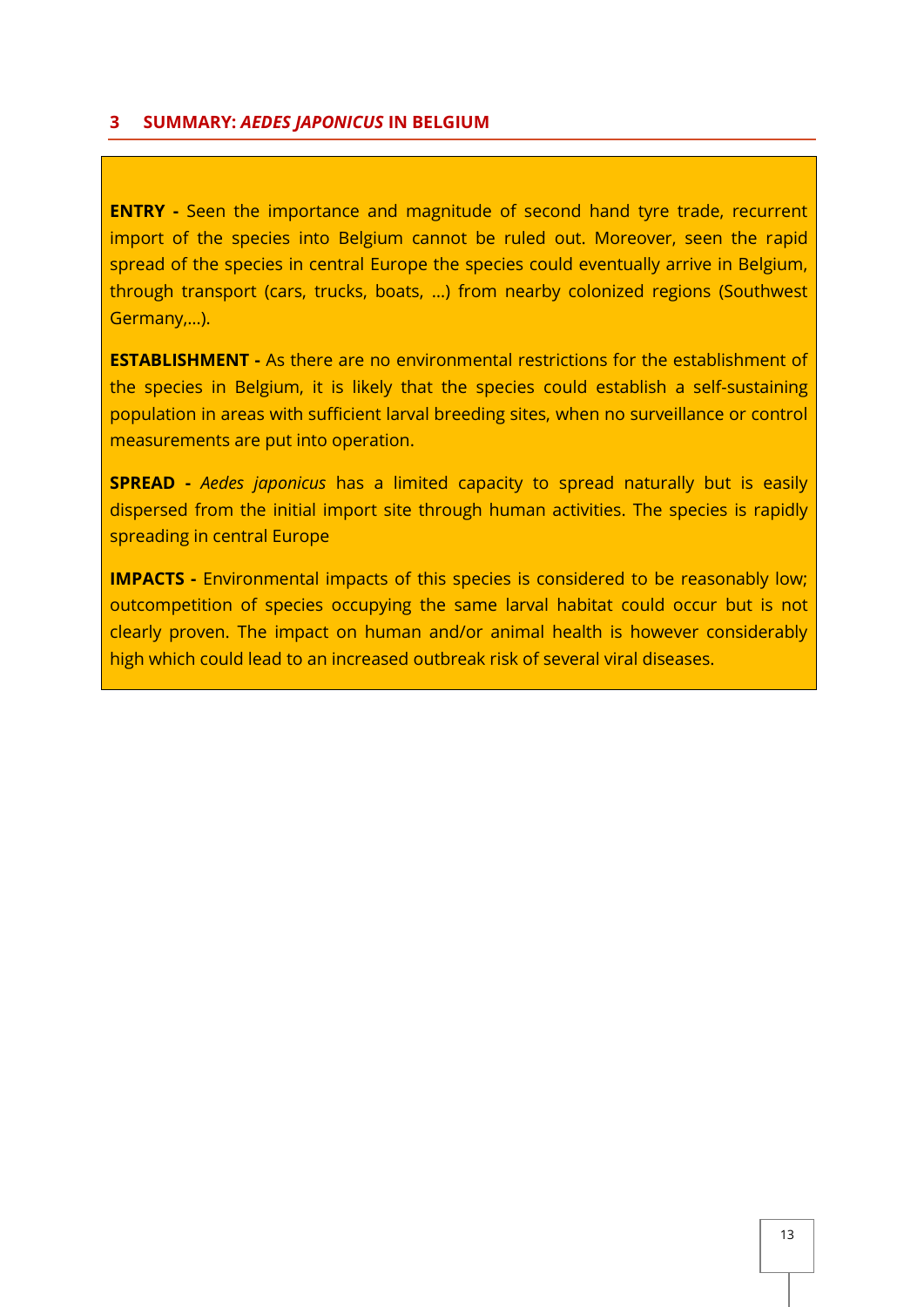#### <span id="page-13-0"></span>**4 LIST OF REFERENCES**

Andreadis et al. (2001) Discovery, distribution and abundance of the newly introduced mosquito *Ochlerotatus japonicus* in Connecticut, USA. *Journal of Medical Entomology* 38: 774-749

Andreadis et al. (2010) Evidence for reduction of native mosquitoes with increased expansion of invasive *Ochlerotatus japonicus japonicus* in the northeastern United States. *Journal of Medical Entomology* 47: 43-52

Apperson et al. (2004) Host feeding patterns of established and potential mosquito vectors of West Nile virus in the eastern United States. *Vector Borne Zoonotic Diseases* 4: 71-82

Dunphy et al. (2009) Arrival and establishment of *Aedes japonicus japonicus* in Iowa. *Journal of Medical Entomology* 46: 1282-1289

Falco et al. (2002) Prevalence and distribution of *Ochlerotatus japonicus* in two counties in southern New York State. *Journal of Medical Entomology* 39: 920-925

Fonseca et al. (2010) Fine-scale spatial and temporal population genetics of *Aedes japonicus*, a new US mosquito, reveal multiple introductions. *Molecular Ecology* 19: 1559–1572

Juliano et al. (2005) Ecology of invasive mosquitoes: effects of resident species and on human health. *Ecology Letters* 8: 558-574

Laird et al. (1994) Japanese *Aedes albopictus* among four mosquito species reaching New Zealand in used tires. *Journal of the American Mosquito Control Association* 10: 14-23

Medlock et al. (2005) Potential transmission of West Nile virus in the British Isles: an ecological review of candidate mosquito bridge vectors. *Medical and Veterinary Entomology* 19: 2-21

Medlock et al. (2012). A review of the invasive mosquitoes in Europe: Ecology, Public Health Risks, and Control Options. Vector-borne and zoonotic diseases, 12: doi: 10.1089/vbz.2011.0814

Molaei et al. (2008) Host-feeding patterns of potential mosquito vectors in Connecticut, U.S.A.: molecular analysis of bloodmeals from 23 species of *Aedes*, *Anopheles*, *Culex*, *Coquillettidia*, *Psorophora* and *Uranotaenia*. *Journal of Medical Entomology* 45: 1143-1151

Molaei et al. (2009) Human bloodfeeding by the recently introduced *Aedes japonicus japonicus*, and public health implications. *Journal of the American Mosquito Control Association* 25: 210-214

Reinert (2000) New classification for the composite genus *Aedes* (Diptera: Culicidae: Aedini), elevation of subgenus *Ochlerotatus* to generic rank, reclassification of the other subgenera, and notes on certain subgenera and species. *Journal of the American Mosquito Control Association* 16: 175-188

Reinert et al. (2006) Phylogeny and classification of *Finlaya* and allied taxa (Diptera: Culicidae: Aedini) based on morphological data from all life stages. *Zoological Journal of the Linnean Society* 148: 1–101, DOI: 10.1111/j.1096-3642.2006.00254.x

Sardelis & Turell (2001) *Ochlerotatus j. japonicus* in Frederick County, Maryland: discovery, distribution and vector competence for West Nile virus. *Journal of the American Mosquito Control Association* 17: 137-141

Sardelis et al. (2003) Experimental transmission of St Louis encephalitis virus by *Ochlerotatus jJ japonicus*. *Journal of the American Mosquito Control Association* 19: 159-162

Sardelis et al. (2002a) Laboratory transmission of La Crosse virus by *Ochlerotatus j. japonicus*. *Journal of Medical Entomology* 39: 635-639

Sardelis et al. (2002b) Experimental transmission of eastern equine encephalitis virus by *Ochlerotatus j japonicus*. *Journal of Medical Entomology* 39: 480-484

Schaffner et al. (2003) First report of *Ochlerotatus japonicus japonicus* in metropolitan France. *Journal of the American Mosquito Control Association* 19: 1-5